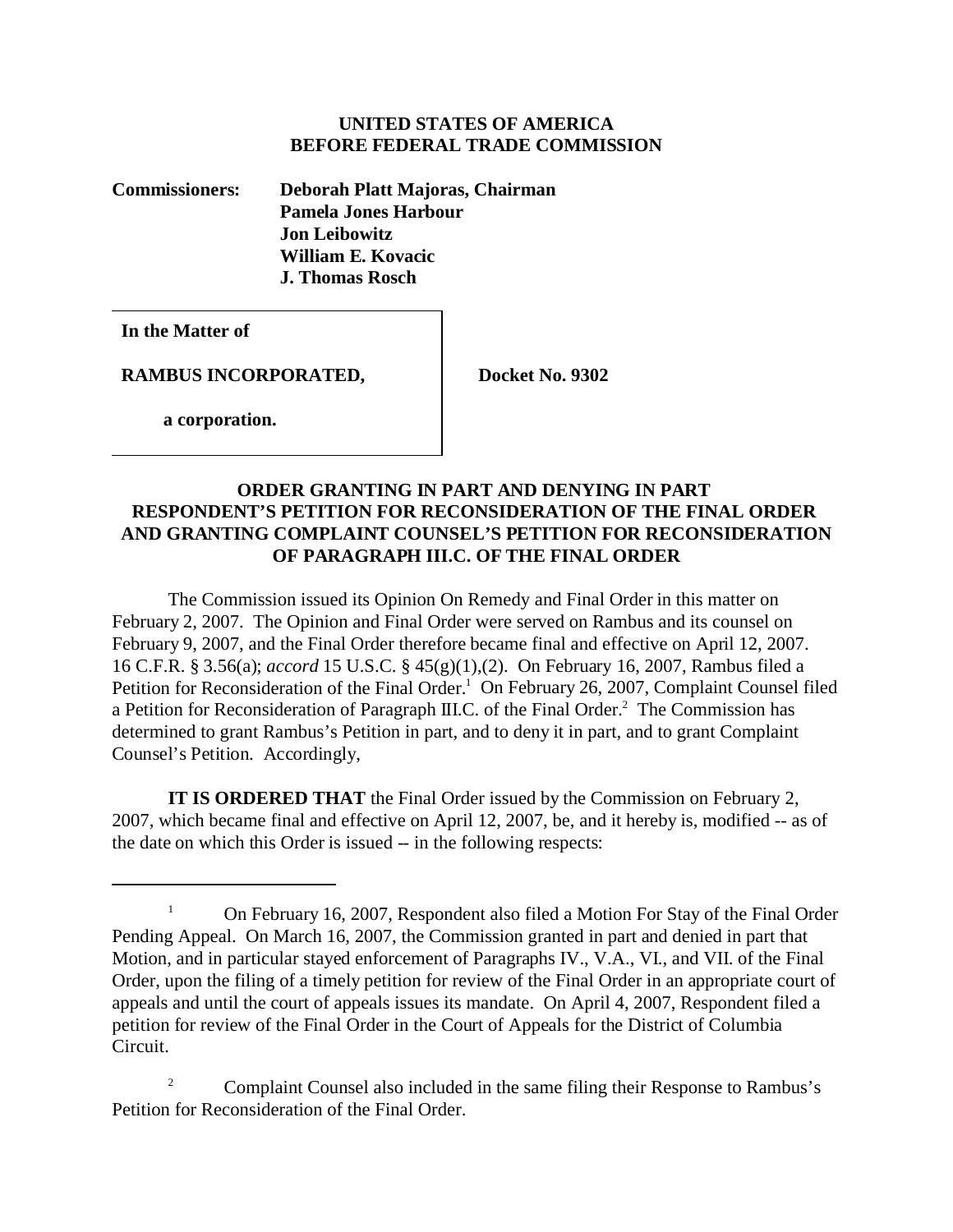# **1. Subparagraph I.K. is modified to add the following clause to the end of the subparagraph:**

"*provided further, however*, that when a licensee has not sold the relevant JEDEC-Compliant DRAM Product or JEDEC-Compliant Non-DRAM Product alone during the relevant quarter, Net Sales shall be calculated based on the average gross selling price, less the deductions specified above, reported by all licensees to Rambus during the relevant quarter for the relevant JEDEC-Compliant DRAM Product alone or the relevant JEDEC-Compliant Non-DRAM Product alone."

# **2. Subparagraph III.C. is modified to delete the following clause from the end of the subparagraph:**

"except to the extent that such failure results from misfeasance, gross negligence, willful or wanton acts, or bad faith by the Compliance Officer."

- **3. Subparagraph III.E. is modified to delete the clause** "on a confidential basis," **from the subparagraph.**
- **4. Subparagraph IV.B. is modified to delete the clause** "or rescind" **from the subparagraph.**

# **5. Subparagraph V.B. is modified by moving the word** "and" **from after section 1 to after section 2, and adding the following section 3 to the subparagraph:**

"3. solely at the option of the licensee, a clause providing that the licensee may pay Rambus a flat fee in lieu of running royalties."

## **6. Paragraph V. is modified to add the following new subparagraph F:**

"F. Rambus shall not release any information used in calculating Net Sales subject to the second proviso of Definition I. K., other than to independent auditors not engaged in the manufacture or sale of JEDEC-Compliant DRAM Products or JEDEC-Compliant Non-DRAM Products. Any such release of information must be subject to terms of a confidentiality agreement that prevents disclosure by the auditor of any individual firm's prices."